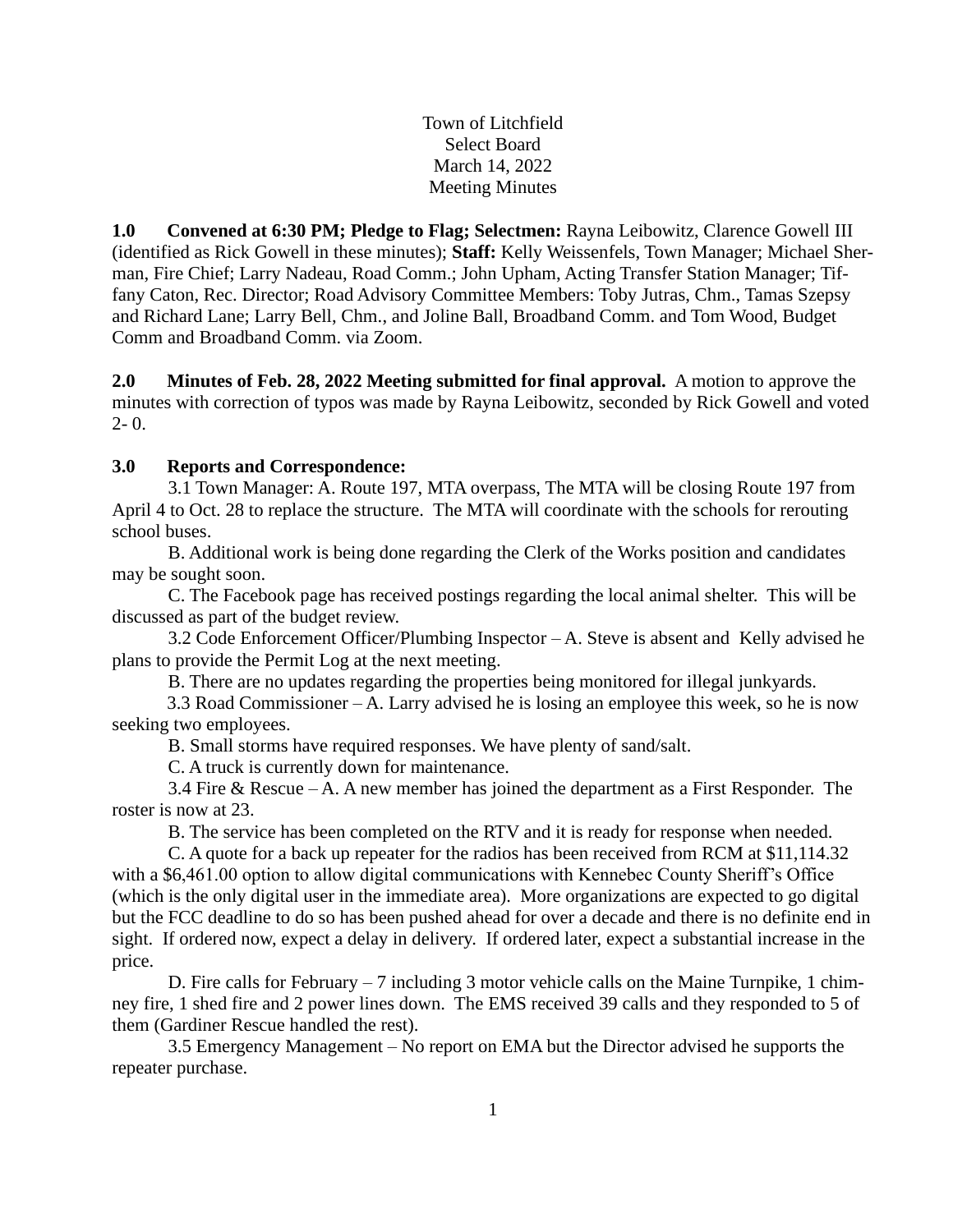3.6 Assessing Agent – The Assessing Agent, Ellery Bane was here last week and prepared an abatement request.

3.7 Transfer Station – A written report was provided and is part of the record.

3.8 Broadband Committee – A. Larry Bell reported the franchise agreement with Charter Spectrum should be finalized soon.

B. He also advised Tom Wood connected the Gardiner Library with Redzone for co-branding efforts. Tom gave Selectman Gowell credit for the idea.

3.9 Other Town Committees – Road Advisory Committee (RAC): Toby Jutras, Chairman, advised the RAC held an early meeting to address the issues and presented an update on the following areas:

1. Addressing Paving Quality Concerns for Fall of 2021 – Wentzel, Libby & Stevenstown Roads – To be examined after snow melts and frost recedes; expect a proposal from All States for remediation and execute the remedy.

2. Paving Bid Recommendation – All States Construction

3. Risk Identified for Construction Capacity – Staffing levels reduced at Public Works may have an impact on what can be accomplished to support planned projects.

4. Revised Proposal to 2022 Construction Sequencing – Postpone Dennis Hill Rd project one season because of the Route 126 Babcock Bridge replacement closing Route 126 for the season which may result in heavy traffic over Dennis Hill this year. Projects recommended for 2022 – Dead River Rd bridge replacement and improvements to .74 mile; Lunts Hill Rd, 2 miles of reconstruction with grinding of existing road, supplementing base as required and new base pavement and wearing surface; Whippoorwill Rd, 1.73 mi of reconstruction including ditching and culverts, grinding of existing road, supplementing as needed and new base pavement and wearing surface.

The following projects are now on the 2023 list – Dennis Hill Rd, Rt 126 to Pine Tree Rd and Ferrin Rd, bridge to Ridley Lane.

A motion to accept the revised road project list was made by Rayna Leibowitz, seconded by Rick Gowell and voted  $2 - 0$ .

Conservation Comm., Christine Parker advised the Brown Tail Moth (BTM) Workshop has been postponed to March 26. She advised we should be watching the Legislature for funding for towns for BTM management. Tom Wood, Budget Comm. Chair, advised the Gardiner Library has purchased a pole pruner that can be checked out like a book for BTM management at lower levels.

Budget Committee, Tom Wood, Chm., advised they are looking at the following items:

A. RSU#4 budget information. Tom suggested inviting the Supt. or school committee member(s) to inform the Select Board regarding the school budget.

B. County budget information that Kelly is getting

C. The impacts of RSU#4 moving forward on building a school addition

D. The impact of the town having the Libby Tozier School building returned to theTown. Tom suggested the Town should consider a committee to address the Libby Tozier School matter.

#### **4.0 Scheduled Business**

4.1 Award of Boston Post Cane to Eugene Thompson – Anne Thompson, daughter, was present to receive the Cane on behalf of her father who is 99 years old. Select Person Rayna Leibowitz provided some historical background regarding the Boston Post Cane and the cane presented tonight which is a substitute provided by Muriel Bonin when the original Boston Post Cane was found missing. It is to be awarded to the Town's oldest citizen and returned to the town for awarding again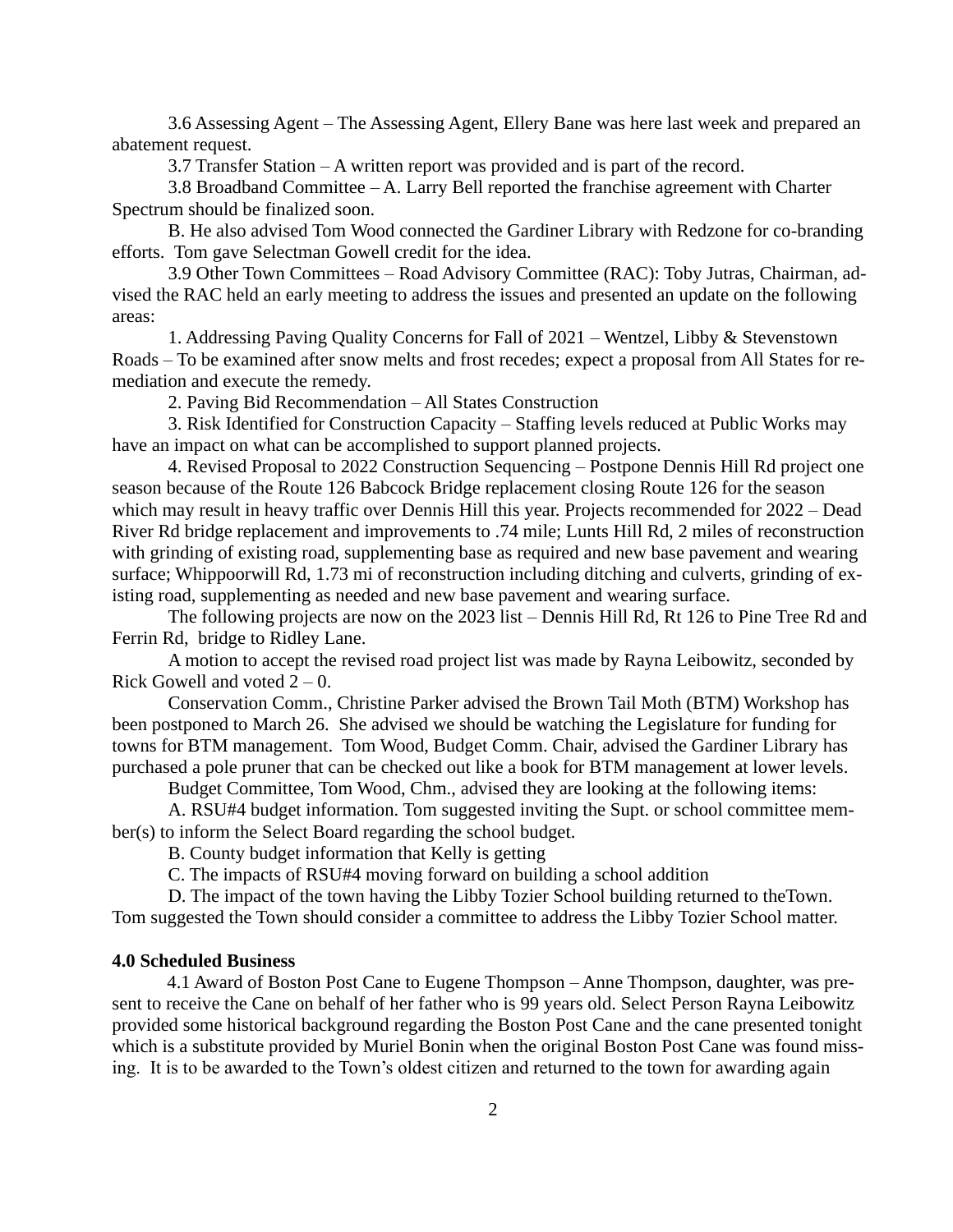when that recipient passes. Anne said her Dad was very pleased to be awarded the Cane and she was proud to accept it on his behalf.

4.2 Woodbury Pond Park way forward – presentation of options – Tiffany Caton and Joline Bell have compiled usage data and developed some options for the Park. They include increasing the price of a season pass from \$30 to \$40 for residents and \$50 to \$60 for non residents; keeping the daily admission fees at \$3 for adults and \$2 for kids as approved late last season and offering a venue for events including weddings that has a sliding cost scale based on expected numbers of attendees. Signage needs to be improved, Brown Tail Moth management needs to be done, some repainting and cleaning is required as well as beautification efforts. Joline can rally some volunteers to start the process, residents could be invited to share surplus perennial plants so annual flowers won't be needed and other efforts could be identified.

4.3 Award Paving Bid – 7:30 pm – In accordance with the recommendation of the Road Advisory Committee, a motion to award the bid for Paving to All States Construction Company was made by Rayna Leibowitz, seconded by Rick Gowell and voted 2 - 0.

4.4 Open/Award bids for Road Grinding– 7:30 pm – Only one bid was received and that from All States Construction for \$6,453.30 for 2640 feet X 22 feet, fine grade and compacted. A motion to award the bid for Road Grinding to All States Construction Company was made by Rayna Leibowitz, seconded by Rick Gowell and voted 2 - 0.

4.5 Open/Award bids for 1998 International plow truck – Two bids were received:

\$2,222.00 from Doug Averill, Litchfield, Me

\$2,155.55 from Lercy Tillson, Embden, Me

A motion to accept the bid from Doug Averill was made by Rayna Leibowitz, seconded by Rick Gowell and voted 2 - 0.

4.6 Property Tax Abatement – U19-008, R. Taylor, \$716.39 A double wide was sold off this property and the Assessing Agent was not informed. An abatement of \$716.39 was recommended by the Assessing Agent. A motion to approve this abatement of \$716.39 was made by Rayna Leibowitz, seconded by Rick Gowell and voted 2 - 0.

4.7 Budget review – Public Works, Town Office, Transfer Station, Animal Control, (revisit previous as required) Larry Nadeau, Road Comm. and Public Works Director did a quick walk-through of the proposed budget and it will be discussed as needed at the next meeting when the Select Board will be at full strength, Kelly Weissenfels addressed the Administration, General Government, Employee Benefits, Town Office Operations, Office Equipment and Animal Control proposed budgets. Several people attended with questions, comments and concerns regarding using a (State licensed) local animal shelter instead of the Kennebec Valley Animal Shelter in Augusta. Representatives and advocates of the Kennebec Valley Animal Shelter in Augusta were authorized to address the Board by a motion by Rayna Leibowitz, seconded by Rick Gowell and so voted. They strongly encouraged consideration of reestablishing the contract with that facility because of the additional services it can provide to residents of Litchfield and their animals. John Upham reviewed the Transfer Station proposed budget.

#### **6.0 Appointments/Resignations**

6.1 Budget Committee – Resignation (R. Harmon) A motion to accept the letter of resignation from Mr. Harmon with our thanks for his service was made by Rayna Leibowitz, seconded by Rick Gowell and voted  $2 - 0$ .